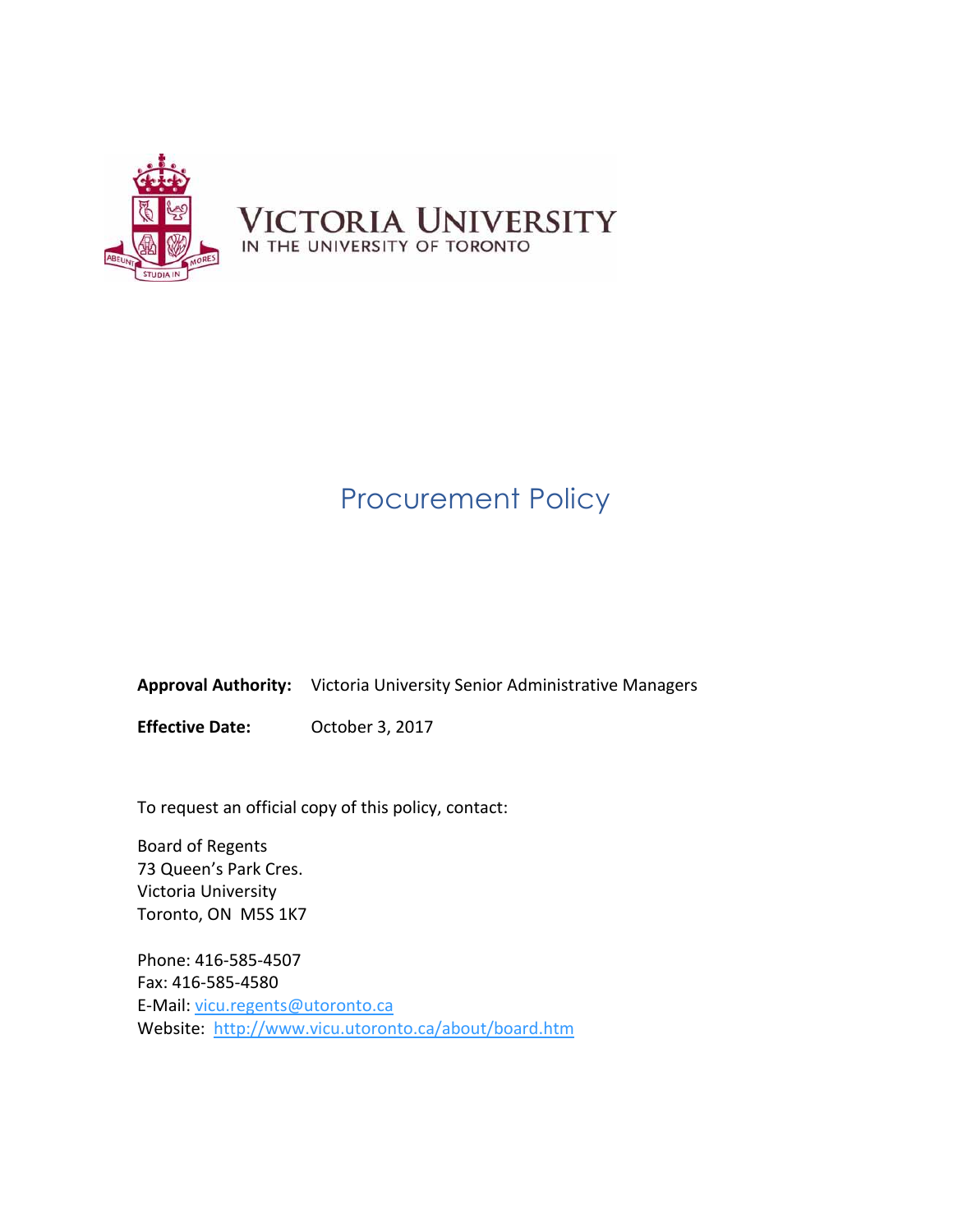$\bullet$   $\bullet$   $\bullet$ 

# Procurement Policy

## *Policy*

Victoria University is committed to fair, transparent, and ethical practice in its procurement of goods and services, while ensuring that the University receives the best possible value for money through the procurement process. This document describes the requirements of this process as required by the Government of Ontario and as further defined by the university's specific policy and administrative requirements.

## *Scope of Policy*

This policy applies to the procurement of all goods and services purchased by the University for use in its academic, research, administrative, and other activities, regardless of the source of funding for those activities.

Where specific funding agencies impose requirements that are stricter than those of this policy, those requirements must be followed. Where funding agency requirements are less strict than those of this policy, this policy takes precedence.

## *Related Policies*

Victoria University has adopted the "Broader Public Service Procurement Directive" of the Government of Ontario, as released April 1, 2011 and with any subsequent amendments (referred to herein as the "BPS Directive)<sup>1</sup>. All mandatory requirements of the BPS Directive are to be considered part of this policy; certain sections are reproduced where they add clarity to the policy requirements. In the event of differences between this policy and the BPS Directive, the latter takes precedence.

## *Requirements*

 $\overline{a}$ 

The selected means of procurement and approval levels for supplier selection are determined by the total value and the nature of the goods or services being procured, as indicated in the following tables.

In all cases, the Budget owner may choose to apply a more stringent approach than required by this policy (e.g. use an open competitive process where an invitational process would be acceptable) where this is believed to be of value to the University.

<sup>1</sup> https://www.doingbusiness.mgs.gov.on.ca/mbs/psb/psb.nsf/EN/bps-procurementdirective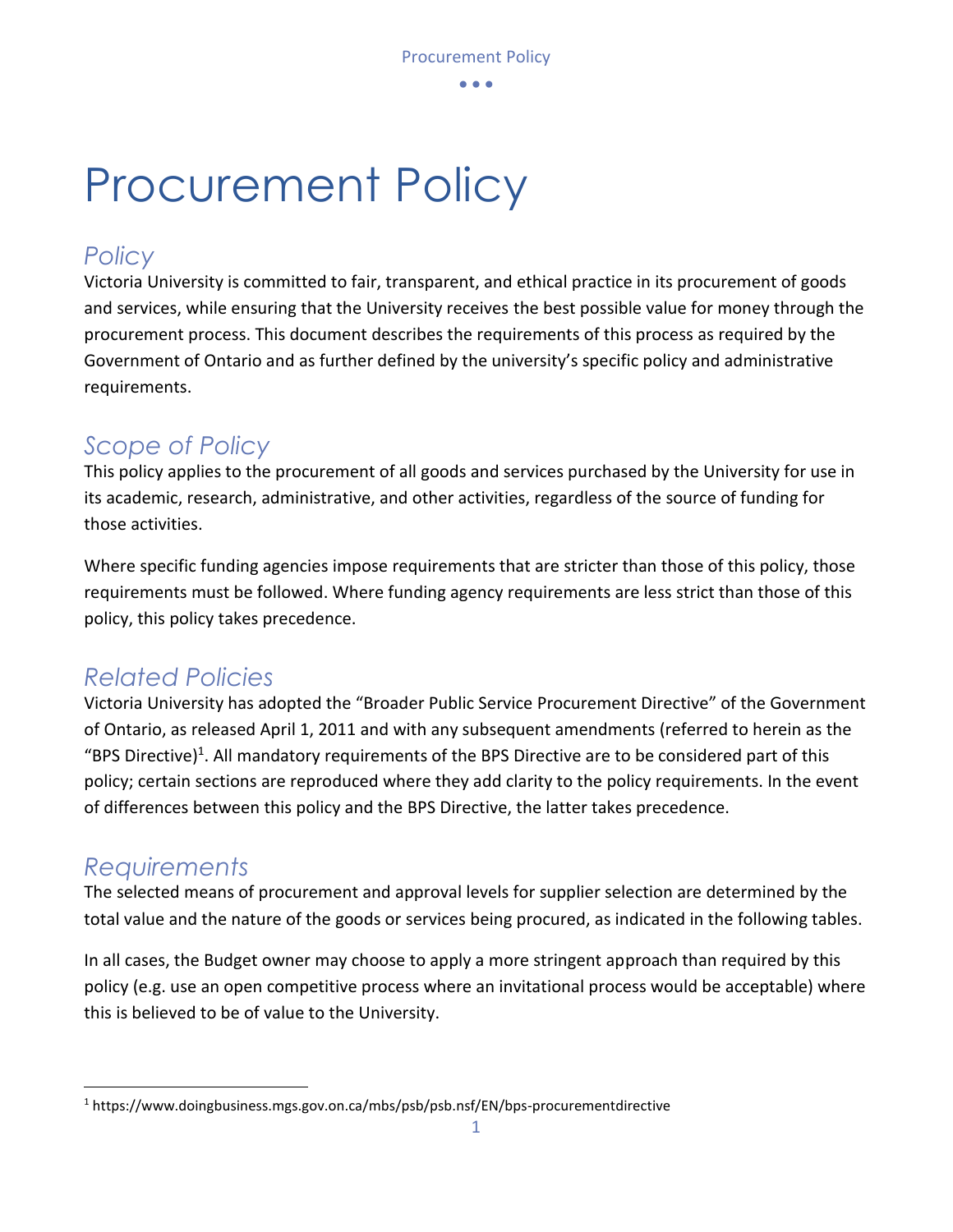$\bullet$   $\bullet$   $\bullet$ 

|                            | source the controlling connector and controlled                   |                                                          |                                                                  |
|----------------------------|-------------------------------------------------------------------|----------------------------------------------------------|------------------------------------------------------------------|
| <b>Total Value</b>         | <b>Means of Procurement</b>                                       | <b>Approval Required -</b><br><b>Competitive Process</b> | <b>Approval Required -</b><br><b>Non-Competitive</b><br>Process* |
| \$0 to \$4,999.99          | Certified invoice,<br>procurement card, petty<br>cash up to \$100 | N/A                                                      | Budget owner or<br>designate                                     |
| \$5,000 to \$24,999.99     | Purchase order with 2<br>verbal or written quotes                 | Budget owner or<br>designate                             | One level higher than<br><b>Budget owner</b>                     |
| \$25,000 to \$99,999.99    | Purchase order with 3<br>written quotes                           | Budget owner or<br>designate                             | One level higher than<br><b>Budget owner</b>                     |
| \$100,000 to \$499,999.99  | Open competitive<br>process                                       | Budget owner or<br>designate                             | President                                                        |
| \$500,000 and above        | Open competitive<br>process                                       | President                                                | <b>Board of Regents</b>                                          |
| <b>Consulting Services</b> |                                                                   |                                                          |                                                                  |
| <b>Total Value</b>         | <b>Means of Procurement</b>                                       | <b>Approval Required -</b><br><b>Competitive Process</b> | <b>Approval Required -</b><br><b>Non-Competitive</b><br>Process* |
| \$0 to \$99,999.99         | Invitational competitive<br>process                               | Budget owner or<br>designate                             | President                                                        |
| \$100,000 to \$499,999.99  | Open competitive process                                          | Budget owner or<br>designate                             | President                                                        |
| \$500,000 and above        | Open competitive process                                          | President                                                | <b>Board of Regents</b>                                          |

### *Goods, Non-Consulting Services, and Construction*

\* Procurement must follow a competitive process as specified where the total value is \$100,000 or more, and for consulting services irrespective of value. Any exemptions made in such cases must be in accordance with applicable trade agreements. (BPS Directive, section 7.2.3)

Approval for an exemption from either securing quotes for purchases of goods or services between \$5,000 - \$99,999.99, or a competitive process for purchase of goods or services over \$100,000 must be requested in accordance with the Victoria University Sole Source Request Form (appendix A).

## **Definitions**

Total Value: The total expected cost of acquisition, transport / delivery, and other direct costs, before taxes.

Consulting Services: The provision of expertise or strategic advice that is presented for consideration and decision-making. (BPS Directive, section 9).